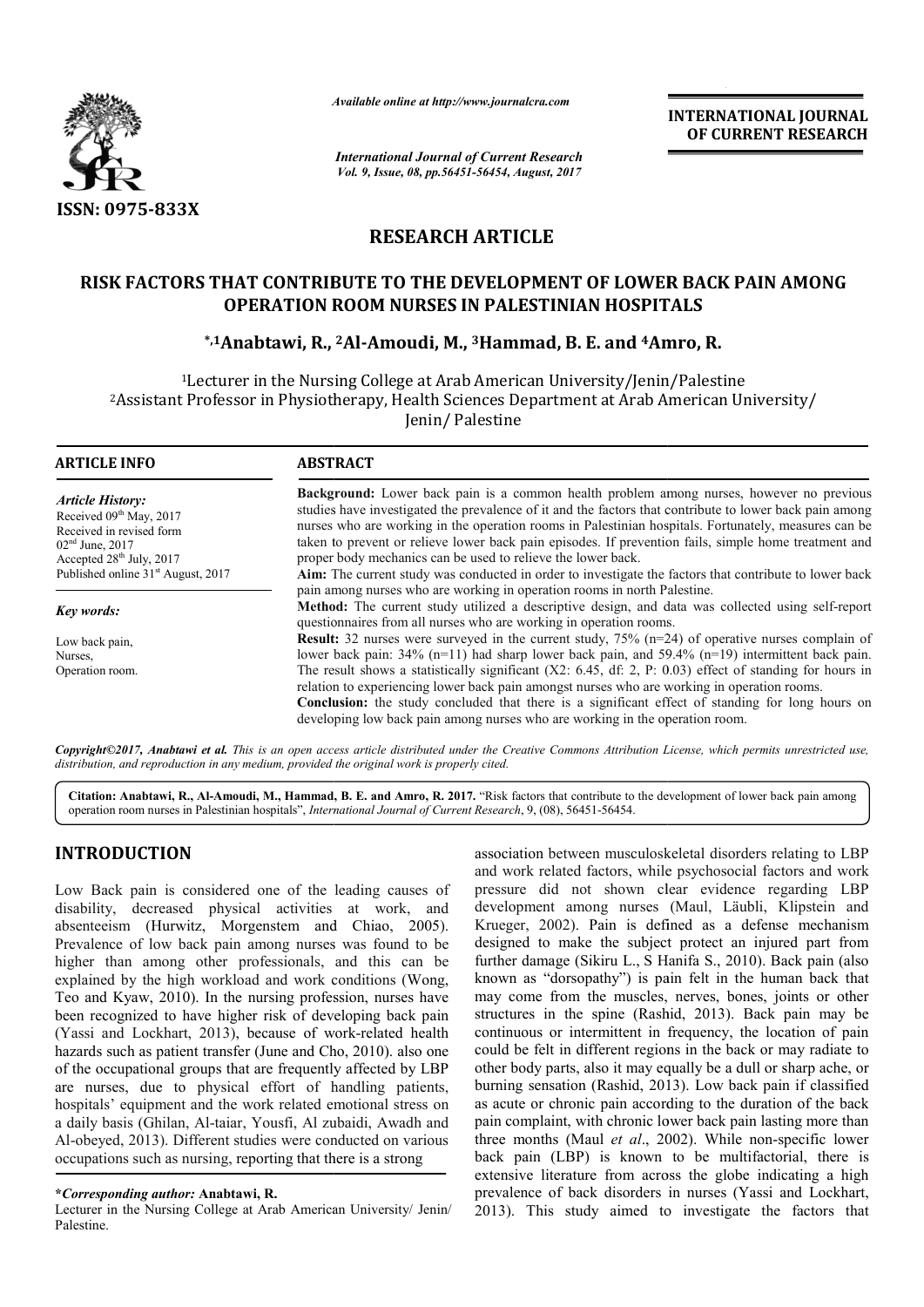contribute to lower back pain among nurses who are working in operation rooms in north Palestine.

## **MATERIALS AND METHODS**

#### **Research Design**

The current study employed a descriptive design to investigate the study aim.

#### **Ethical Consideration**

The current study was approved by the scientific research committee in the Department of Nursing and the Academic Research Committee at the Deanship of Academic Research and obtained prior to the data collection phase. Also, the ethical committee for private and public hospitals approved of this study being conducted in the hospitals, ethical approval was obtain prior to data collection. The data of participants were kept in a closed cabinet at the Department of Nursing-Arab American University/Jenin where no one but the research team has access to the files. The survey is anonymous, therefore no name or identification information is required. However, all information obtained by the survey was kept confidential. The participants' permission was sought prior to data collection. They were asked to sign a cover letter to assure their voluntary participation. Participants were assured that the data were used only for the purpose of this study.

### **Research setting and sampling**

Setting: the current study was conducted at a private and a public hospital in north Palestine. Sample and sampling: the study sample included all nurses who were working in operation rooms in both private and public hospitals in north Palestine and have working experience of more than 6 months in the operation room.

#### **Data Collection Process**

Self-report questionnaires were developed by the author following the literature review that was conducted to investigate risk factors that contribute to developing lower back pain, also an author-developed demographic survey was distributed to all nurses working in operation rooms at selected hospitals. The study was conducted in four hospitals in North Palestine (Rafedia hospital in Nablus, Al-Arabi Specialized Hospital in Nablus, St. Luke's Hospital, and Nablus Specialized Hospital in Nablus).

#### **Instrumentation**

After reviewing literature about lower back pain, a questionnaire was created for collecting data; the questionnaire is organized into three parts: Part one: Include independent variable (age, gender, nursing qualification, work place: private or governmental, years of experience, operating room experience, shift work, BMI, how many work hours the nurse stands during the day, and whether the nurse experiences LBP. Part two: consists of questions that can describe the characteristics of low back pain. Part three: consists of questions related to the history of LBP, and methods that used to manage LBP.

#### **Statistical analysis**

The collected data for this study were analyzed and tabulated using the Statistical Package for Social Sciences (SPSS) software. The results of the research showed the prevalence of operative nurses who got LBP which was 24 (75%). To ensure the reliability, Cronbach's coefficient alpha was estimated to test the internal consistency among the items included in each of the formative scales. The resulting alpha values for this study are (0.853), which are acceptable according to Nunnally and Bernstein's (1994) guidelines for exploratory research.

## **RESULTS**

#### **Descriptive statistics**

The total number of participants was 59 nurses, all of which were working in the operation room. 32 nurses completed the questionnaires. Of the included nurses  $(N=32)$ ,  $37.5\%$  (n=12) were female and 62.5% (n=20) were male. The age distribution among participants nurses was 18.8% (n=6) of nurses were aged between 20-25 years, 18.8% (n=6) of nurses were aged between 26-30 years, 12.5% (n=4) of nurses were aged between 30-35 years, 12.5% (n=4) of nurses were aged between 35-40 years, and 37.5% (n=12) of nurses were aged equal to and more than 41 years. The results showed that 78.1% (n=25) of nurses have diploma degree in nursing, while 21.9% (n=7) of nurses have baccalaureate degrees in nursing. 56.3% (n=18) of nurses work at private hospitals and 43.8% (n=43) of nurses work at public hospitals. Regarding the clinical experience, the results showed 18.8% (n=6) have 0-3 years,  $18.8\%$  (n=6) have 4-7, and 62.5 (n=20) have more than 7 years of clinical experience at hospital, while the clinical experience in the operation room was 0-3years, 4-7years and more 7 years, and the results showed  $28.1$  (n=9),  $25\%$  (n=8) and 49.9% (n=15) respectively.

**Table 1. Description of the characteristics of nurse participants (N=32)**

| Variables |                                       | $n$ (%)   |  |  |  |
|-----------|---------------------------------------|-----------|--|--|--|
|           | Gender                                |           |  |  |  |
|           | Male                                  | 20(62.5)  |  |  |  |
|           | Female                                | 12(37.5)  |  |  |  |
| Age       |                                       |           |  |  |  |
|           | 20 - 25 years old                     | 6(18.8)   |  |  |  |
|           | $26 - 30$ years old                   | 6(18.8)   |  |  |  |
|           | $31 - 35$ years old                   | 4(12.5)   |  |  |  |
|           | 36 - 40 years old                     | 4(12.5)   |  |  |  |
|           | $> 40$ years                          | 41 (37.5) |  |  |  |
|           | Academic Qualification                |           |  |  |  |
|           | Diploma Degree                        | 25(78.1)  |  |  |  |
|           | <b>Baccalaureate Degree</b>           | 7(21.9)   |  |  |  |
| Hospital  |                                       |           |  |  |  |
|           | Private                               | 18 (56.3) |  |  |  |
|           | Public                                | 14 (43.8) |  |  |  |
|           | Clinical experience in hospital       |           |  |  |  |
|           | $0-3$ years                           | 6(18.8)   |  |  |  |
|           | 4-7 years                             | 6(18.8)   |  |  |  |
|           | $>$ 7 years                           | 20(62.5)  |  |  |  |
|           | Clinical experience in operation room |           |  |  |  |
|           | $0-3$ years                           | 9(28.1)   |  |  |  |
|           | 4-7 years                             | 8(25)     |  |  |  |
|           | $>$ 7 years                           | 15 (49.9) |  |  |  |
|           | <b>Shift Duty</b>                     |           |  |  |  |
|           | Only A                                | 21 (65.6) |  |  |  |
|           | A, B, C                               | 11 (34.4) |  |  |  |
|           | Hours standing continuously           |           |  |  |  |
|           | $<$ 3 hours                           | 3(9.4)    |  |  |  |
|           | 3-5 hours                             | 9(28.1)   |  |  |  |
|           | $> 5$ hours                           | 20(62.5)  |  |  |  |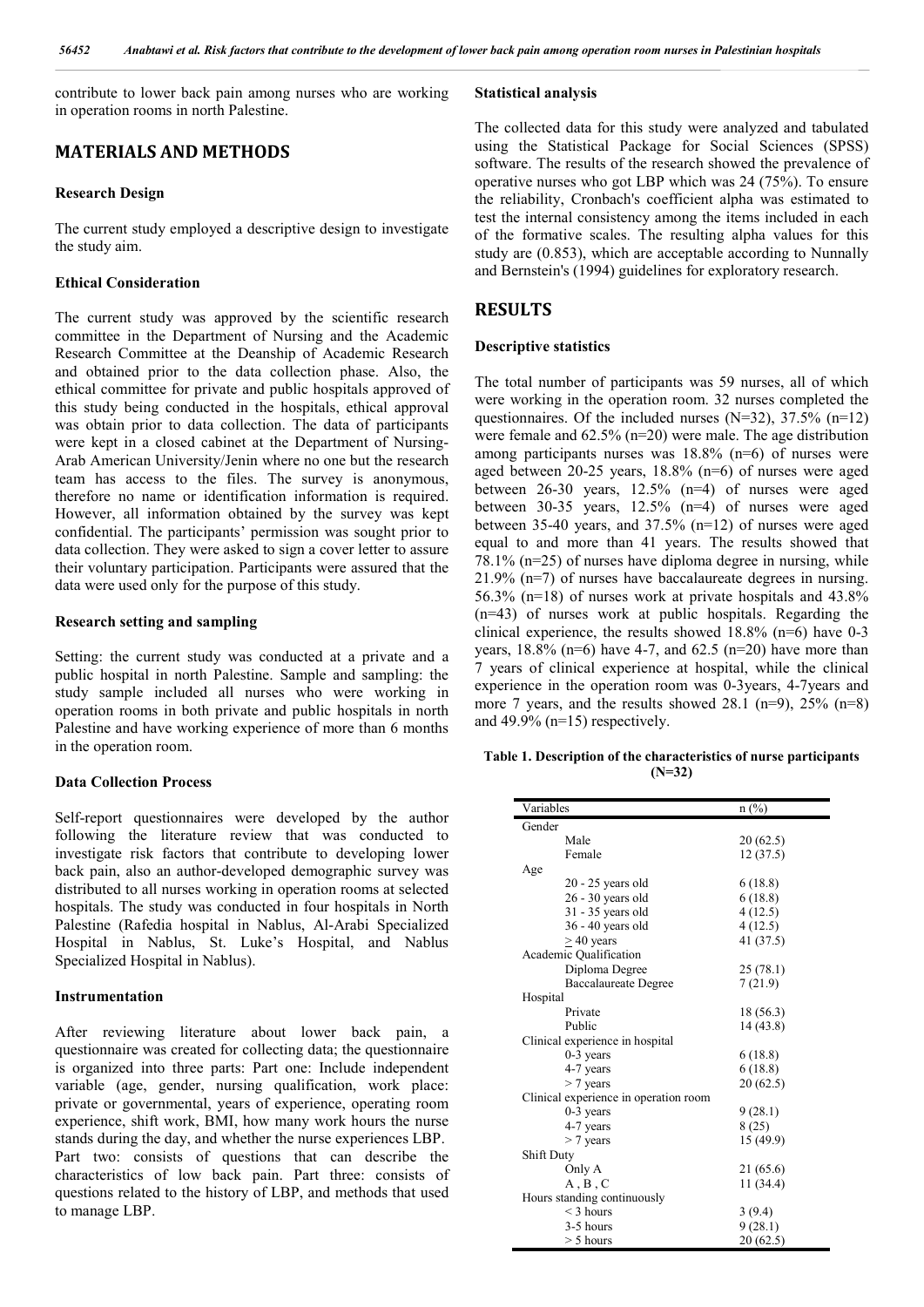65.6% (n=21) of nurses were working on "A" Shift, while 34.4% (n=11) were rotated among "A, B and C" shift. Also, the result revealed  $62.5\%$  (n=20) of participants were standing more than 5 hours, 28.1% (n=9) were standing 3-5 hours, and 9.4% (n=3) were standing less than 3 hours. As shown in Table 1.

**Table 2. Description of pain characteristics among nursing participants (N=24)**

| Variables                        | $n$ (%)   |  |
|----------------------------------|-----------|--|
| <b>Back Pain</b>                 |           |  |
| Yes                              | 24 (75)   |  |
| No                               | 8(25)     |  |
| Location of Back Pain            |           |  |
| Right side of back               | 5(15.6)   |  |
| Left side of back                | 5(15.6)   |  |
| Middle of back                   | 14 (43.8) |  |
| Type of Back Pain                |           |  |
| Sharp pain                       | 11(34.4)  |  |
| Dull pain                        | 5(15.6)   |  |
| Cramping spasm pain              | 6(18.8)   |  |
| Itchy back pain                  | 2(6.3)    |  |
| Frequency of Back Pain           |           |  |
| Continuous pain                  | 5(15.6)   |  |
| Intermittent pain                | 19 (59.4) |  |
| Severity of Back Pain            |           |  |
| Mild pain                        | 5(15.6)   |  |
| Moderate pain                    | 16(50)    |  |
| Severe pain                      | 3(9.4)    |  |
| Aggravating factors of Back Pain |           |  |
| Moving                           | 6(18.8)   |  |
| Bending                          | 10(31.3)  |  |
| Lying down                       | 3(9.4)    |  |
| Coughing/Sneezing                | 1(3.1)    |  |
| Straining                        | 1(3.1)    |  |
| Moving in bed                    | 2(6.3)    |  |
| Any position                     | 1(3.1)    |  |
| Alleviating factors of Back Pain |           |  |
| Rest and Sleep                   | 15 (46.9) |  |
| Analgesia                        | 6(18.8)   |  |
| Both (Rest and Analgesia)        | 3(9.4)    |  |
| Radiation of Back Pain           |           |  |
| Not radiating                    | 7(21.9)   |  |
| Left leg                         | 7(21.9)   |  |
| Right leg                        | 5(15.6)   |  |
| Both legs                        | 3(9.4)    |  |
| Both arms                        | 1(3.1)    |  |
| Both legs and arms               | 1(3.1)    |  |

back respectively. 34.4% (n=11) of participants felt sharp back pain, 15.6% (n=5) felt dull pain, 18.8% (n=6) felt cramping spasm back pain, and  $6.3\%$  (n=2) of participants felt back pain like itching. The duration of back pain among participants was 59.4% (n=19) of them have intermittent back pain, while 15.6% (n=5) have continuous back pain. The severity of back pain was divided into mild, moderate, and severe, which is revealed by the following results:  $15.6\%$  (n=5),  $50\%$  (n=16) and 9.4% (n=3) respectively. The back pain was aggravated among 18.8% (n=6) of participants by movement, 31.3%  $(n=10)$  by bending, 9.4%  $(n=3)$  by lying down, 3.1%  $(n=1)$  by coughing and sneezing,  $3.1\%$  (n=1) by straining,  $6.3\%$  (n=2) by moving in bed, and 3.1% (n=1) by any position. The result showed that 46.9% (n=15) of participants used sleep and rest to relieve their back pain, while another 18.8% (n=6) of participants use analgesic medication to relieve their back pain, and 9.4% (n=3) of them used both of these techniques to relieve their back pain. Regarding back pain radiation the result revealed that 21.9% (n=7) of participants said their back pain radiated to the left leg, 15.6% (n=5) radiated to the right leg,  $9.4\%$  (n=3) radiated to both legs,  $3.1\%$  (n=1) radiated to both arms, 3.1% (n=1) radiated to both legs and arms (Table 2). The frequencies of participant nurses' responses to the questions regarding back pain is shown in Table 3.

### **Inferential Statistics**

The result of the study shows that there is a statistically significant  $(X^2: 6.45, df: 2, P: 0.03)$  effect of standing for hours on experiencing back pain among participant nurses who are working in the operation room, while there is no statistically significant  $(X^2: 0.71, df: 1, P: 0.33)$  relationship between the gender of participant and back pain.

## **DISCUSSION**

The findings of the current study reveal that the prevalence rate of back pain among nurses who are working in operation rooms was 75%, this result is consistent with Hinmikaiye and Bamis (2012) who found that 78.15% of theatre nurses developed lower back pain. Regarding the location of the back pain, the current study revealed that 43.8% of operation room

**Table 3. Frequencies of participant nurses' responses to the questions regarding back pain (N=32)**

| Question                                                                     | Yes: $n$ $\frac{\%}{\%}$ | No: $n$ (%) |
|------------------------------------------------------------------------------|--------------------------|-------------|
| Did you experience back pain before you started your work in this hospital?  | 6(18.8)                  | 26(81.3)    |
| Do you feel uncomfortable when standing for a long time?                     | 27(84.4)                 | 5(15.6)     |
| Do you have pain in your upper back and neck?                                | 12(37.5)                 | 20(62.5)    |
| Do you have pain in your lower back?                                         | 24 (75)                  | 8(25)       |
| Do you have pain in your lower back and legs?                                | 18(56.3)                 | 14(43.8)    |
| Did you complain of numbness or parathesia in your leg or foot?              | 9(28.1)                  | 23(71.9)    |
| Do you feel muscle spasms in your lower back after standing for a long time? | 23(71.9)                 | 9(28.1)     |
| Do you think that long periods of standing is related to your low back pain? | 25(78.1)                 | 7(21.9)     |
| Have you ever left your shift because of back pain?                          | 9(28.1)                  | 23(71.9)    |
| Has your back pain ever woken you from sleep?                                | 13(40.6)                 | 19(59.4)    |
| Do you have rest when you feel pain during a shift?                          | 16(50)                   | 16(50)      |
| Is the back pain forcing you to change your work?                            | 7(21.9)                  | 25(78.1)    |
| Do you use preventive techniques in your work to prevent back pain?          | 8(25)                    | 24(75)      |
| Do you use medication to relieve back pain?                                  | 16(50)                   | 16(50)      |
| Have you ever had physiotherapy?                                             | 9(28.1)                  | 23(71.9)    |
| Have you had Chreopatic [CHIROPRACTIC?] therapy?                             |                          | 32(100)     |
| Have you had any medical or surgical interventions related to back pain?     | 7(21.9)                  | 25(78.1)    |

The back pain characteristics were investigated among participants and the result in Table 2 showed that 75% (n=24) of participants have back pain and 25% (n=8) didn't have back pain; among those who have back pain (n=24) it was found that 15.6% (n=5), 15.6% (n=5), and 43.8% (n=12) of back pain was located on the right side, left side, and in the middle of nurses complain of back pain in the middle of their back, while nurses with different specialization found their pain was located in the lower region of the back (77.19%) (Hinmikaiye and Bamis haiye, 2012). This could be related to different nursing tasks such as bending, carrying patients, torso twisting and standing (Rezaee *et al*., 2014) inside the operation room,